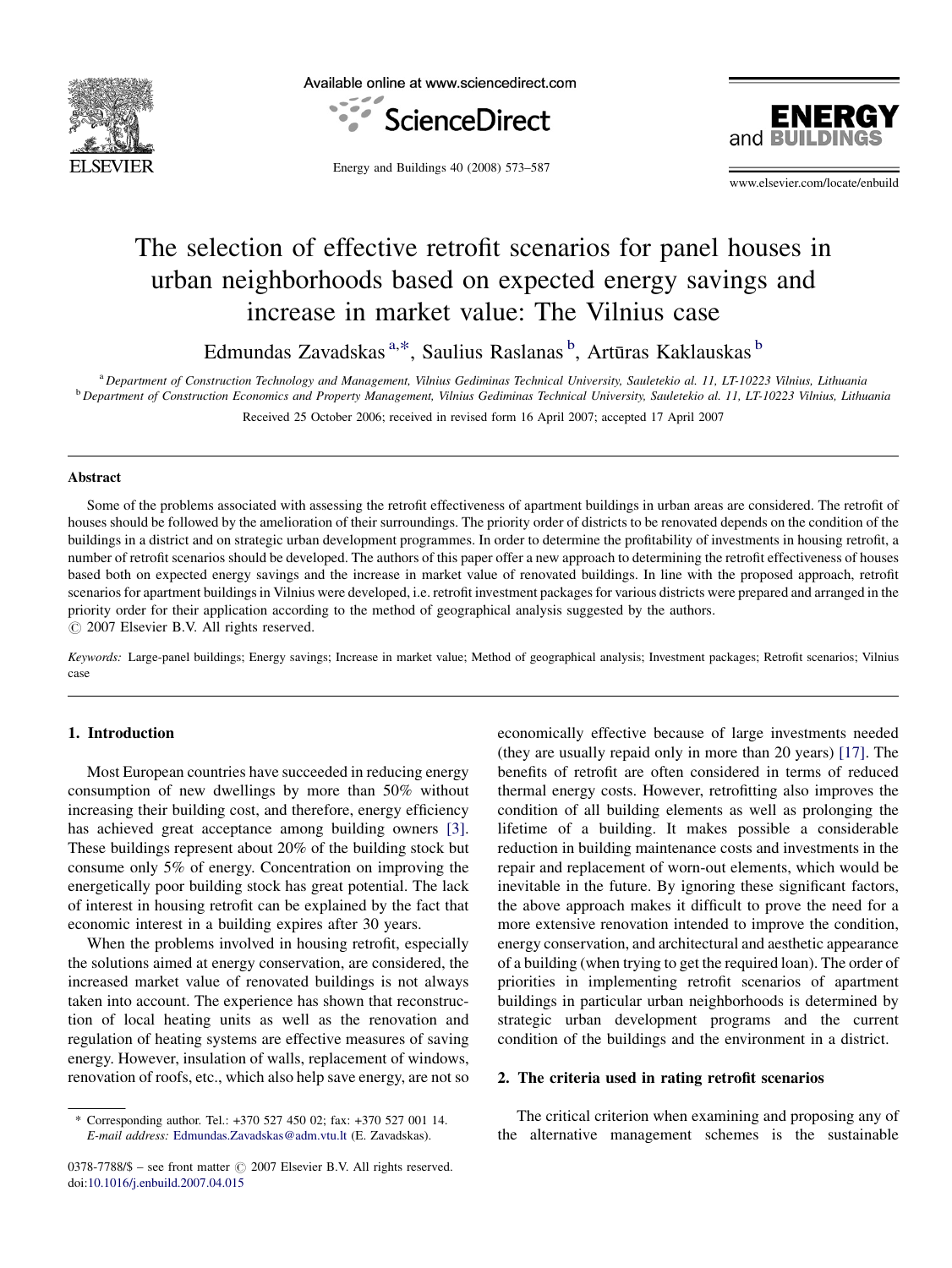development of society [\[13\]](#page--1-0). Coherent and efficient retrofit scenarios are commonly based on a building's state of degradation and its obsolescence. An advanced method, based on multicriteria analysis, also helps design effective retrofit scenarios [\[5\]](#page--1-0). Before a decision is made to proceed with any project of building retrofit, a brief but reliable report is needed describing the current state of the building and estimating the cost of building operations to be performed [\[4\].](#page--1-0) The developed methodology and software apply to specific refurbishment work and cost assessment of building renovation needs with respect to energy conservation and improvement of the indoor environment.

Several methods were proposed for rating buildings or retrofit scenarios based on criteria including thermal energy consumption for heating, availability of cooling and other appliances, retrofit impact on the environment, indoor climate, and costs [\[21\]](#page--1-0).

The potential for energy conservation in apartment buildings was investigated following the EPIQR methodology and several scenarios were evaluated for various apartment buildings [\[1\]](#page--1-0). Energy savings in each building were accounted for in order to identify the most effective scenarios.

According to [\[30\],](#page--1-0) design and realization of effective building retrofit scenario requires an exhaustive study of all solutions involving planimetric and volumetric changes, the elimination of the deteriorated and obsolete elements of a building, the improvement of its architectural and aesthetic appearance and indoor amenities, etc. The effectiveness of the building retrofit under consideration depends on many factors, including costs, annual fuel savings, when the retrofit is completed, the tentative payback period, harm to human health caused by the materials used, aesthetics, maintenance, functionality, comfort, sound reduction, longevity of structures, etc.

In general, housing renovation policy aims to:

- 1. Reduce energy consumption by 50%, and thus to improve the environmental value.
- 2. Increase the market value of dwellings.
- 3. Improve the condition of buildings and prolong their lifetime (for about 30–40 years) as well as preserve housing resources.
- 4. Raise the level of comfort in apartment blocks.
- 5. Avoid maintenance expenses and investments in buildings which would otherwise be needed in the future.
- 6. Improve the architectural appearance of the facades of apartment houses as well as harmonize them with the environment.
- 7. Make residential areas more attractive to their residents; improve the residential quality of a building.
- 8. Attract more middle-class residents to these areas.

When apartment buildings do not meet the residents' needs, the question arises of whether they should be renovated or demolished. A consensus is growing that it is easier and less expensive to slow down building deterioration by investing in proper maintenance and, thereby, prolonging its service life before reconstruction. To compare reconstruction to renovation in mathematical terms, the following formula [\[20\]](#page--1-0) was proposed:

$$
C \ge R + M \left( \frac{1 - (1 + i)^{-n}}{i} \right) + \frac{C}{(1 + i)^{n}}
$$
 (1)

where C is the cost of new construction, R the cost of renovation, M denotes the savings in annual maintenance costs in the case of new construction,  $n$  the expected prolonged service life (in years) of the renovated building, and  $i$  is the interest rate per year. The right-hand side of this formula is the sum of the renovation costs plus the current value of higher maintenance cost and the discounted current value of the new construction which might be delayed by  $n$  years. This basic formula has several logical flaws. Some researchers believe that the value of the existing building should also be added to the renovation cost. Others argue the opposite, namely, that reconstruction should bear as an extra cost the waste of demolishing a valuable (though old and ill-functioning) existing building, while the renovation option utilizes the existing value of the old building and just adds to it.

Deciding between renovation and demolition can be made easier by the use of criteria for assessing the value of preserving a building. Not only technical building requirements but also, above all, the economic and ecological advisability of comprehensive renovation measures as compared to demolition of a building and construction of a new one or to its fundamental redevelopment must be examined more closely [\[19\]](#page--1-0). Once a decision to retrofit has been made, questions must usually be answered about the extent to which retrofitting measures are necessary and the extent to which one must and/or can retrofit the building structure and its technical systems. The speed and security of the return on one's investment is becoming increasingly important for property managers and owners as a criterion for their decision, in particular with respect to the nature and extent of retrofit.

In order to achieve the goals of an optimal retrofit strategy, it is essential that any given capital investment be directed to the most cost-effective group of energy-saving measures. This can be achieved by ranking the measures in order of decreasing savings—to investment ratio (SIR), where [\[6\]](#page--1-0)

$$
SIR = \frac{\text{current value of the total lifetime energy saving}}{\text{investment cost}} \quad (2)
$$

If a measure has a SIR greater than 1, the predicted savings exceed the investment, and the measure can be regarded as costeffective. The higher the SIR, the larger the return on the investment. To calculate the SIR, the current value of the total energy saved must be found. Finding this value requires the discounting of all future savings to their equivalent current value, using the following equation:

$$
PV_c = C \left[ \frac{1 - (1+r)^{-n}}{r} \right]
$$
 (3)

This gives the current value,  $PV_c$ , for an annual saving C, occurring for  $n$  number of years (lifetime of measure), with a real discount rate of r.